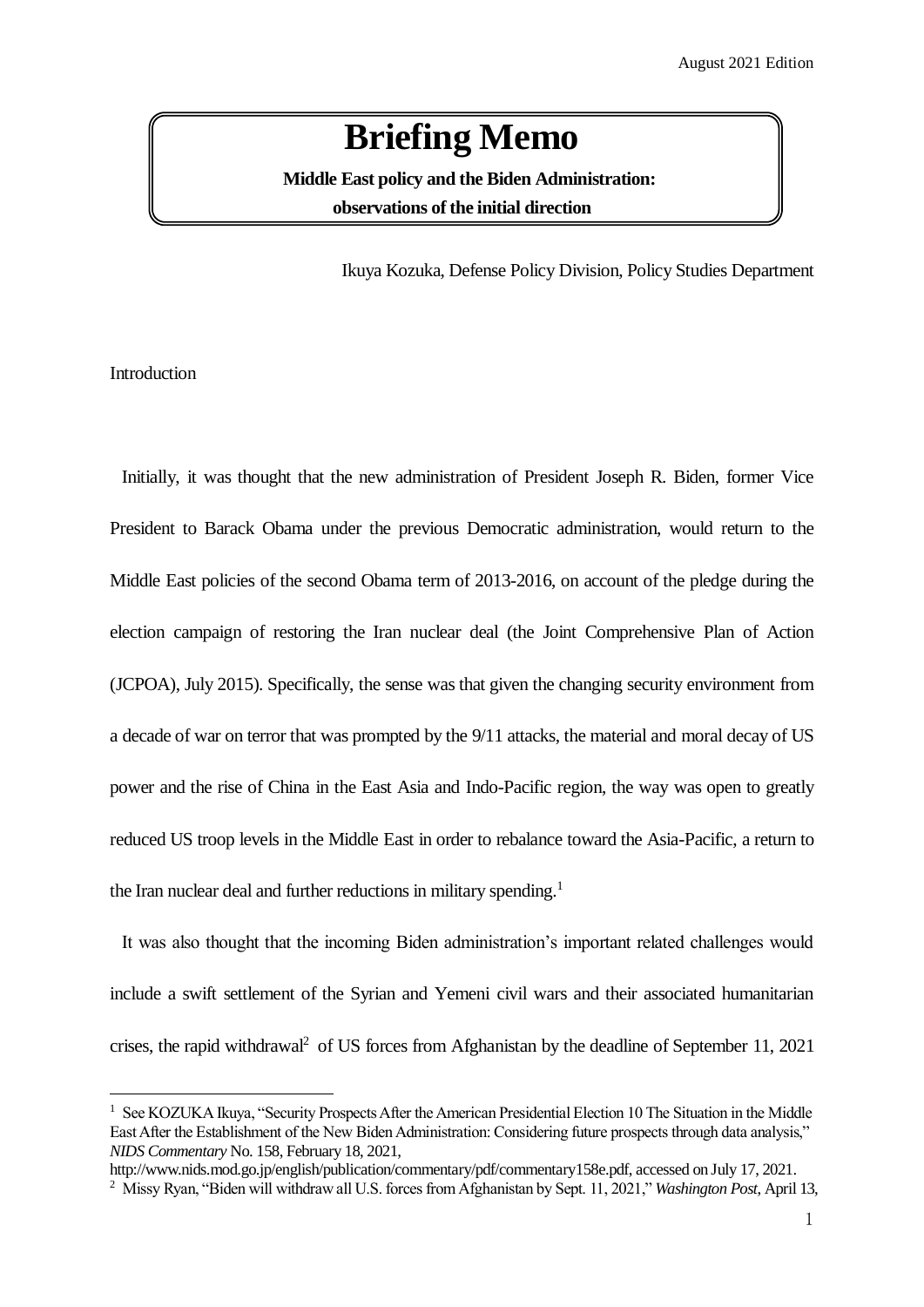August 2021 Edition

as established as the roadmap in peace negotiations with the Taliban by the former Trump administration, and the reopening of peace negotiations toward a two-state solution, based on preventing the expansion of West Bank of the Jordan river settlements by Israel. However, the present writer does not yet see an environment in which the Biden administration can proceed rapidly towards resolution of any of these issues.<sup>3</sup> This naturally comes back to the substantial changes in the Middle East since the Obama era. President Obama's promotion of political reform and democratization in the region in the wake of the Arab Spring uprisings has given way to support for continuation of the status quo. With respect to Israel, some posit that given the poor relationship Obama had with former Prime Minister Benjamin Netanyahu (who stepped down in June 2021) and the good relations he enjoyed with Joe Biden, this administration will chart a different course in the Middle East from Obama's.<sup>4</sup>

Fortunately, we have the Interim National Security Strategic Guidance<sup>5</sup> to inform us as to the thinking behind the national security strategy of the incoming Biden administration. In this paper, based on the Interim guidance, I will try to analyse the Middle East foreign policy and security policy direction of the early Biden administration and the downgrading of priority given to the Middle East in US national security policy overall.

 $\overline{a}$ 

<sup>2021,</sup> Mohammad Yaghi, "What Drives President Bidens Middle East Policies? And what are their Impacts on the Gulf States?" Contact Konrad-Adenauer-Stiftung e.V., *Policy Report* No. 22, May 2021, p. 5, note 37, https://www.kas.de/documents/286298/8668222/Policy+Report+No+22+What+Drives+President+Biden%E2%80 %99s+Middle+East+Policies.pdf/98bac5dc-abc0-a108-18ef-32ff9f156873?version=1.1&t=1621864193248, accessed on July 17, 2021.

<sup>&</sup>lt;sup>3</sup> KOZUKA, "The Situation in the Middle East After the Establishment of the New Biden Administration."

<sup>&</sup>lt;sup>4</sup>. Yaghi, "What Drives President Bidens Middle East Policies? And what are their Impacts on the Gulf States?" p. 1. <sup>5</sup> The White House, March 2021, [https://www.whitehouse.gov/wp-content/uploads/2021/03/NSC-1v2.pdf,](https://www.whitehouse.gov/wp-content/uploads/2021/03/NSC-1v2.pdf) accessed on July 17, 2021.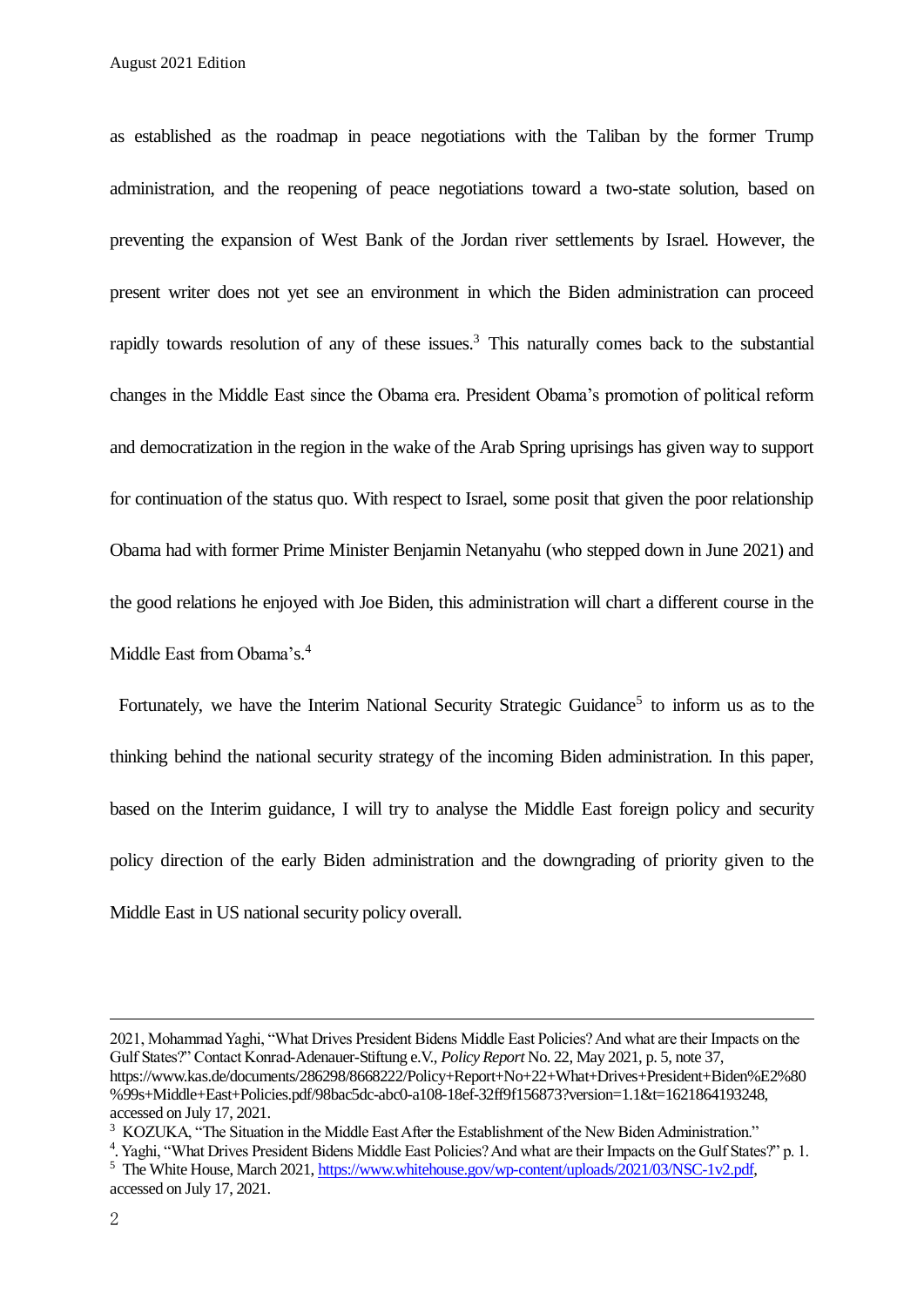August 2021 Edition

1. The place and priority of the Middle East in the Interim guidance

The Middle East summary is found on page 11 of the Interim guidance. It states that the US "will maintain a firm commitment to Israel's security, while seeking to further its integration with Israel and its Arab neighbors and resuming our role as promoter of a viable two-state solution including Palestine. In addition, we will work with our regional partners to deter Iranian aggression and threats to sovereignty and territorial integrity, disrupt al-Qaeda and related terrorist networks and prevent an ISIS resurgence, address humanitarian crises, and redouble our efforts to resolve the complex armed conflicts that threaten regional stability."<sup>6</sup>

But, the Interim guidance continues, "we do not believe that military force is the answer to the region's challenges, and we will not give our partners in the Middle East a blank check to pursue policies at odds with American interests and values. That's why we have withdrawn U.S. support for offensive military operations in Yemen and backed UN efforts to end the war. Our aim will be to de-escalate regional tensions and create space for people throughout the Middle East to realize their aspirations."<sup>7</sup>

On pages 14 and 15 of the Interim guidance is found the Biden administration's desire to revise the overcommitment of US military force in the Middle East since 9/11. Firstly on page 14, it is stated in bold font that "we will make smart and disciplined choices regarding our national defense and the responsible use of our military while elevating diplomacy as our tool of first resort", while noting

l

<sup>6</sup> Ibid., p. 11.

<sup>7</sup> Ibid.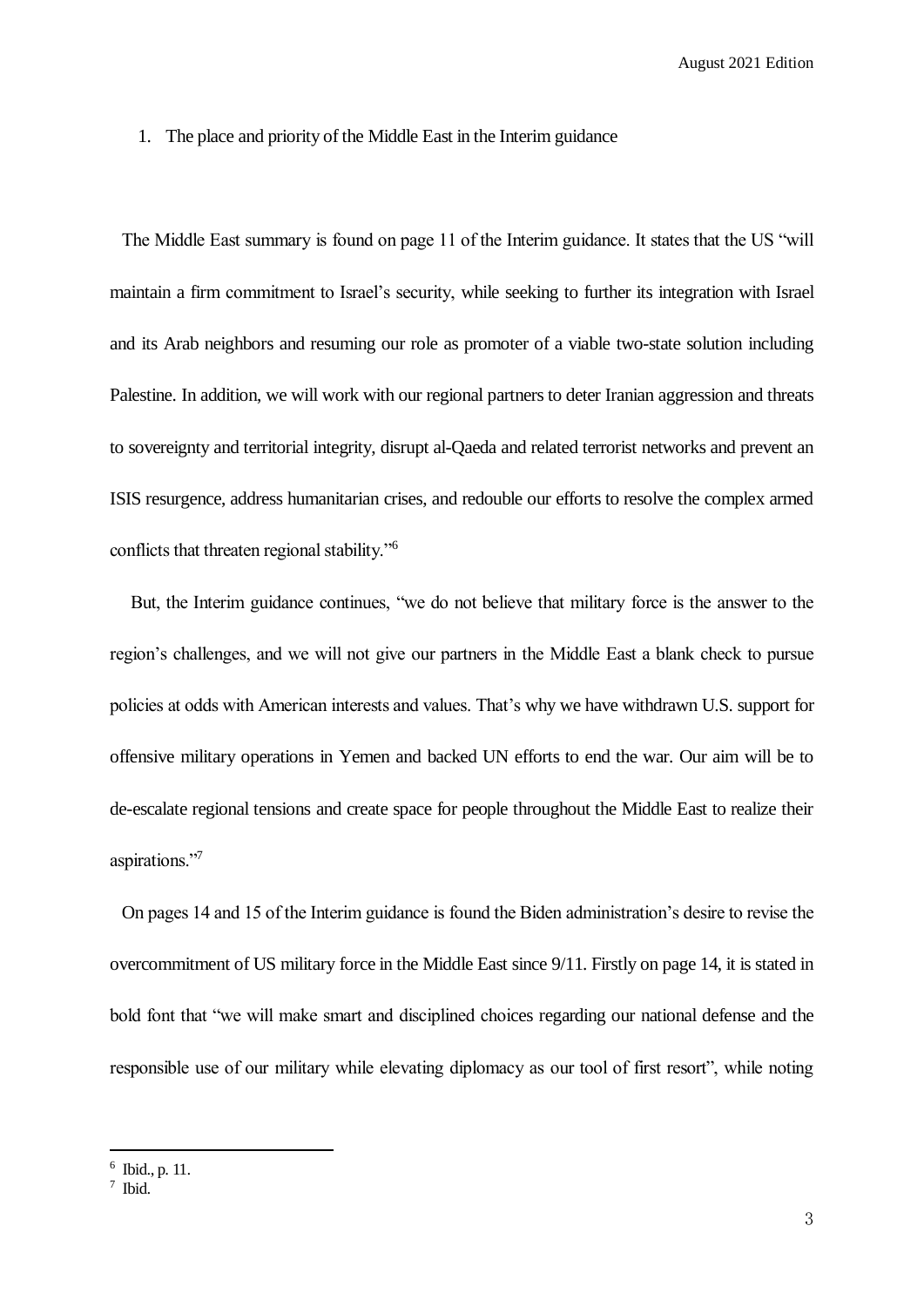that "a powerful military matched to the security environment is a decisive American advantage".<sup>8</sup>

Then on page 15, it states more specifically, "The United States should not, and will not, engage in 'forever wars' that have cost thousands of lives and trillions of dollars. We will work to responsibly end America's longest war in Afghanistan while ensuring that Afghanistan does not again become a safe haven for terrorist attacks against the United States. Elsewhere, as we position ourselves to deter our adversaries and defend our interests, working alongside our partners, our presence will be most robust in the Indo-Pacific and Europe. In the Middle East, we will right-size our military presence to the level required to disrupt international terrorist networks, deter Iranian aggression, and protect other vital U.S. interests." This reflects the intent of the Biden administration to substantially reduce the footprint of the US military presence in the Middle East. It is a statement that the Biden administration will dramatically reduce the priority given to the Persian Gulf region, which since the end of the US-USSR Cold War has been the next priority for US presence after the Asia-Pacific region and Europe.

## 2. What motivates the new Biden administration's Middle East policy

So, why does the Biden administration see lower strategic priority for the Middle East? One of the reasons is likely the pressure on the administration exerted by the need to revive the economy after the human and economic toll of the Covid-19 pandemic since 2020. In other words, the rapid recovery of the damaged domestic economy is for the new administration a more pressing challenge

 $\overline{a}$ 

<sup>8</sup> Ibid., p. 14.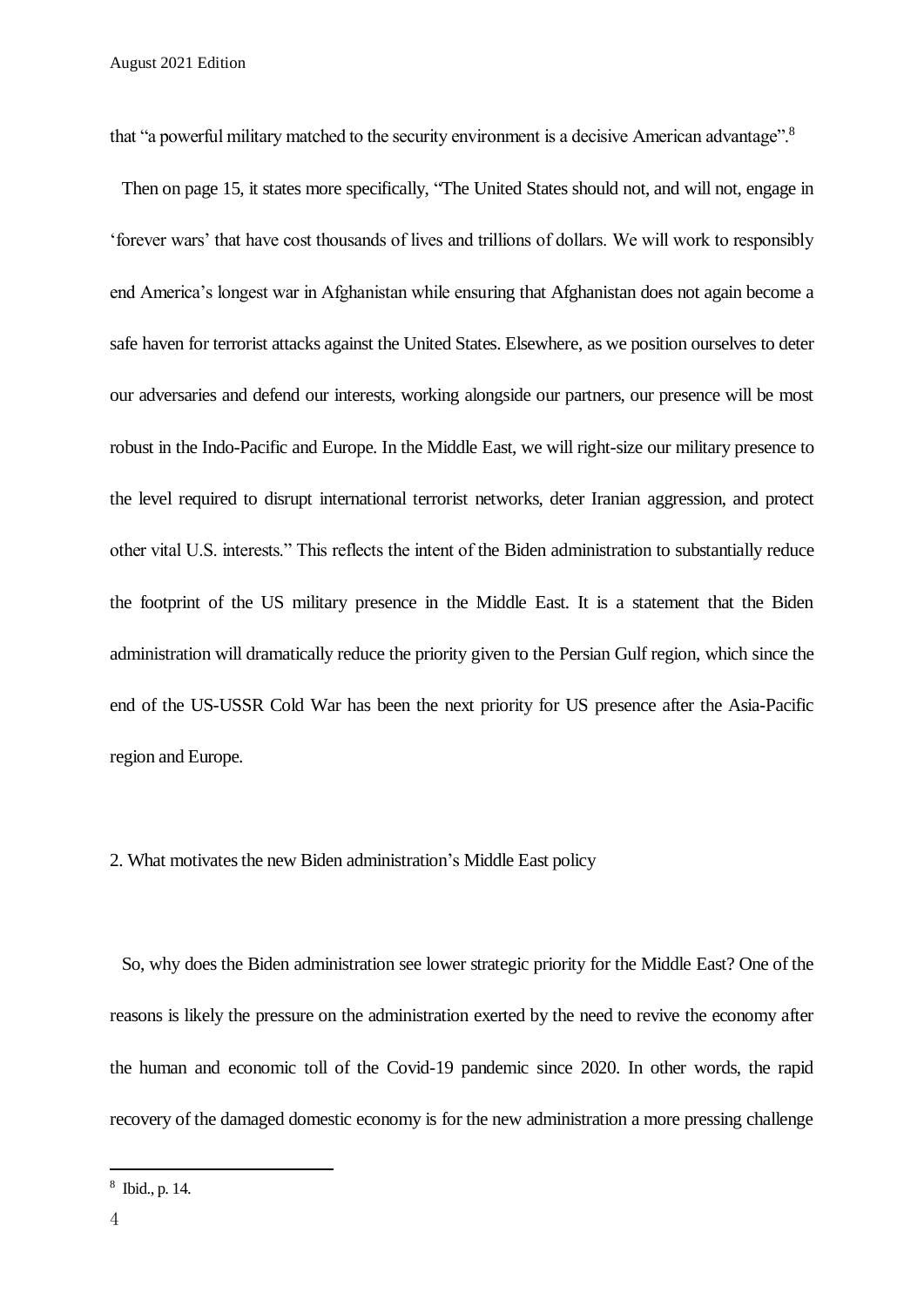August 2021 Edition

than continuing protracted war in the Middle East. Moreover, on global foreign policy and security, the US confronts China and needs to focus on competing with it for resources in order to secure its economic leadership. Some have raised concerns that an outsized commitment of military forces to the Middle East draws scarce US resources away from the most important places.<sup>9</sup> As President Biden cannot turn his back on the political and economic demands, a leftward shift is also on the cards compared to the Obama administration as a result of a marked structural move left in the Democratic Party in recent years, with a strong progressive trend emphasizing the human rights of minority groups and environmental issues.<sup>10</sup>

This has reduced the focus of US military involvement in the Middle East to a cost-benefit analysis, and it is easy to see that the cost of the existing commitment to the region is out of proportion to the benefits.

Firstly, the iron grip of the US on the region since the end of the Cold War in 1991 is secured by 25 military bases established since the end of the Cold War (12 in the Persian Gulf) and over 25,000 military personnel as of 2018.<sup>11</sup>US hegemony in the Middle East exacts a tremendous cost both materially and ethically, and in terms of financial, political, military and soft power. As an example, by the end of 2019, the United States Treasury has shouldered costs of \$500 billion per year for the interventions in Iraq and Afghanistan alone, or a grand total of approximately \$6.4 trillion. By the end of November 2018, the nation had lost 14,702 soldiers, contractors and civilians, in Iraq and

l

<sup>&</sup>lt;sup>9</sup> Yaghi, "What Drives President Bidens Middle East Policies? And what are their Impacts on the Gulf States?" p. 1.  $10$  Ibid.

<sup>&</sup>lt;sup>11</sup> "U.S. Military Bases and Facilities in the Middle East," American Security Project, June 2018, Yaghi, "What Drives President Bidens Middle East Policies? And what are their Impacts on the Gulf States?" p. 2, note 5.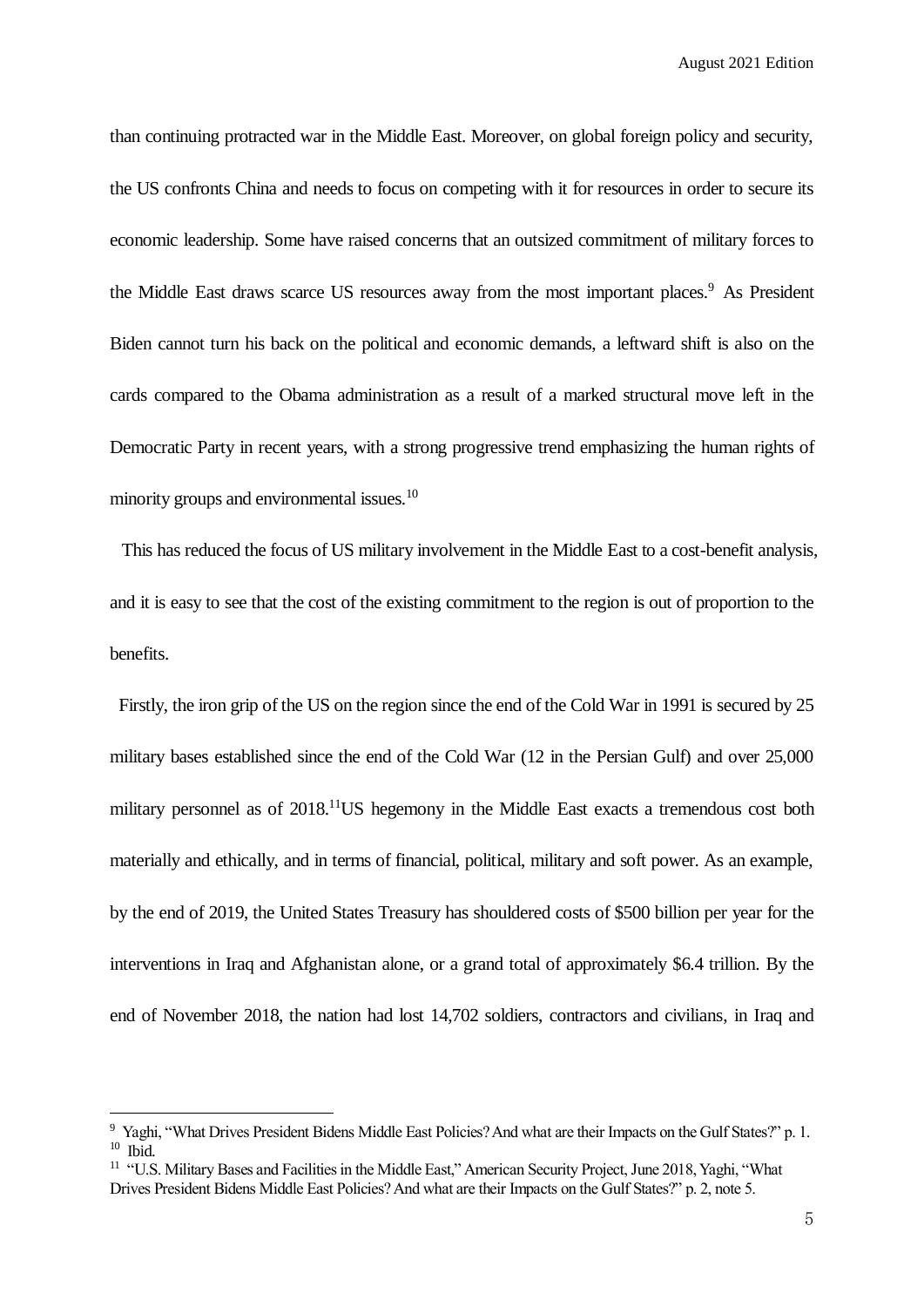Afghanistan. 12

Further, tens of thousands of civilians died as a result of US military involvement in Iraq and Afghanistan. The US also lost moral authority and soft power in the region due to its inability to build stable democratic structures in Iraq, and the rise of sectarianism, Al-Qaida and ISIS. A study by the Watson Institute, Brown University, in November 2018 estimated the death toll in Iraq and Afghanistan at between 415,000 and 442,000.<sup>13</sup>

When it came to US aid and diplomatic effort in the region, its focus has been on the five host countries of Afghanistan, Israel, Egypt, Jordan and Iraq. In 2019, aid to Afghanistan amounted to \$4.89 billion, Israel received \$3.3 billion, Jordan \$1.72 billion and Egypt \$1.46 billion, consuming an estimated 31.5% of the total foreign aid budget of  $$39.2$  billion.<sup>14</sup> This means that the US spent more on the Middle East than any other region of the world.

The Biden administration is likely trying to limit the overcommitment of US military to the Middle East as a result of the changing strategic focus of the US in the region over the past decade and an easing of oil and natural gas supply issues. Therefore, it is probably inevitable that the US will move to downgrade the priority of the Middle East in its national security strategy as Biden stresses the need to end the "forever wars" in the Middle East and pivot to securing political, economic and military superiority over China.

 $\overline{a}$ 

<sup>&</sup>lt;sup>12</sup> Neta C. Crawford, "United States Budgetary Costs and Obligations of Post-9/11 Wars through FY2020: \$6.4 Trillion," Watson Institute, Brown University, November 13, 2019;"Human Cost of the Post-9/11 Wars: Lethality and the Need for Transparency,"Watson Institute for International and Public Affairs, November 2018, Yaghi, "What Drives President Bidens Middle East Policies? And what are their Impacts on the Gulf States?" p. 2, note 6-7.

<sup>&</sup>lt;sup>13</sup> Crawford, Human Cost of the Post-9/11 Wars, Yaghi, "What Drives President Bidens Middle East Policies? And what are their Impacts on the Gulf States?" p. 2, note 10.

<sup>14</sup> "Foreign Aid Explorer: U.S. Foreign Aid by Country," USAID, Yaghi, "What Drives President Bidens Middle East Policies? And what are their Impacts on the Gulf States?" p. 2, note 11.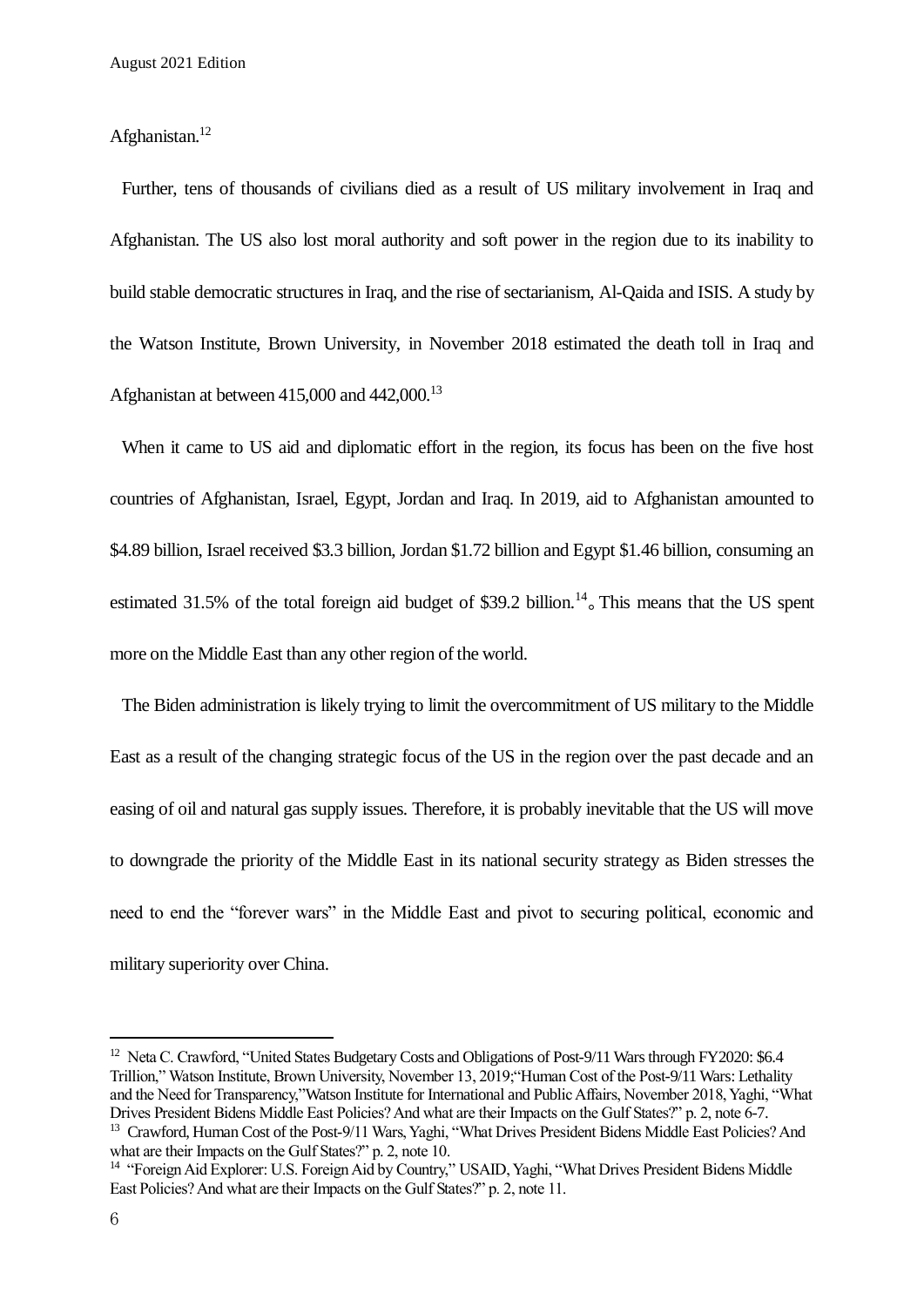## In conclusion

In this paper, I have attempted to analyse the Middle East foreign policy and security policy direction of the early Biden administration and the lower priority given to the Middle East in US national security policy overall, based on the Interim guidance document released by the White House in March 2021. However, negotiations to restore the Iran nuclear agreement promised by President Biden during the election have stalled over whether the US or Iran will be first to compromise. Then, as conflict raged between Israeli police in Jerusalem and Palestinians from May 10 to May 20, 2021, then escalated with extensive rocket attacks by Hamas and retaliatory air strikes by the Israeli air force, the Biden administration was slow to move toward a ceasefire between Hamas, which effectively controls the Gaza Strip and Israel, in order to avoid Israeli criticism.

In short, the Interim guidance contains rhetoric in support of good relations towards a two-state solution between Israel and its Arab neighbors but implies that for domestic political reasons, will not necessarily take a hardline stance of applying pressure to friends and allies, like the Trump administration before it. Therefore, while the Biden administration's Middle East policy is affected to some extent by domestic politics, particularly the progressive trends within the US Democratic Party, it is likely to retain plenty of room for maneuver going forward.

(Completion July 18, 2021)